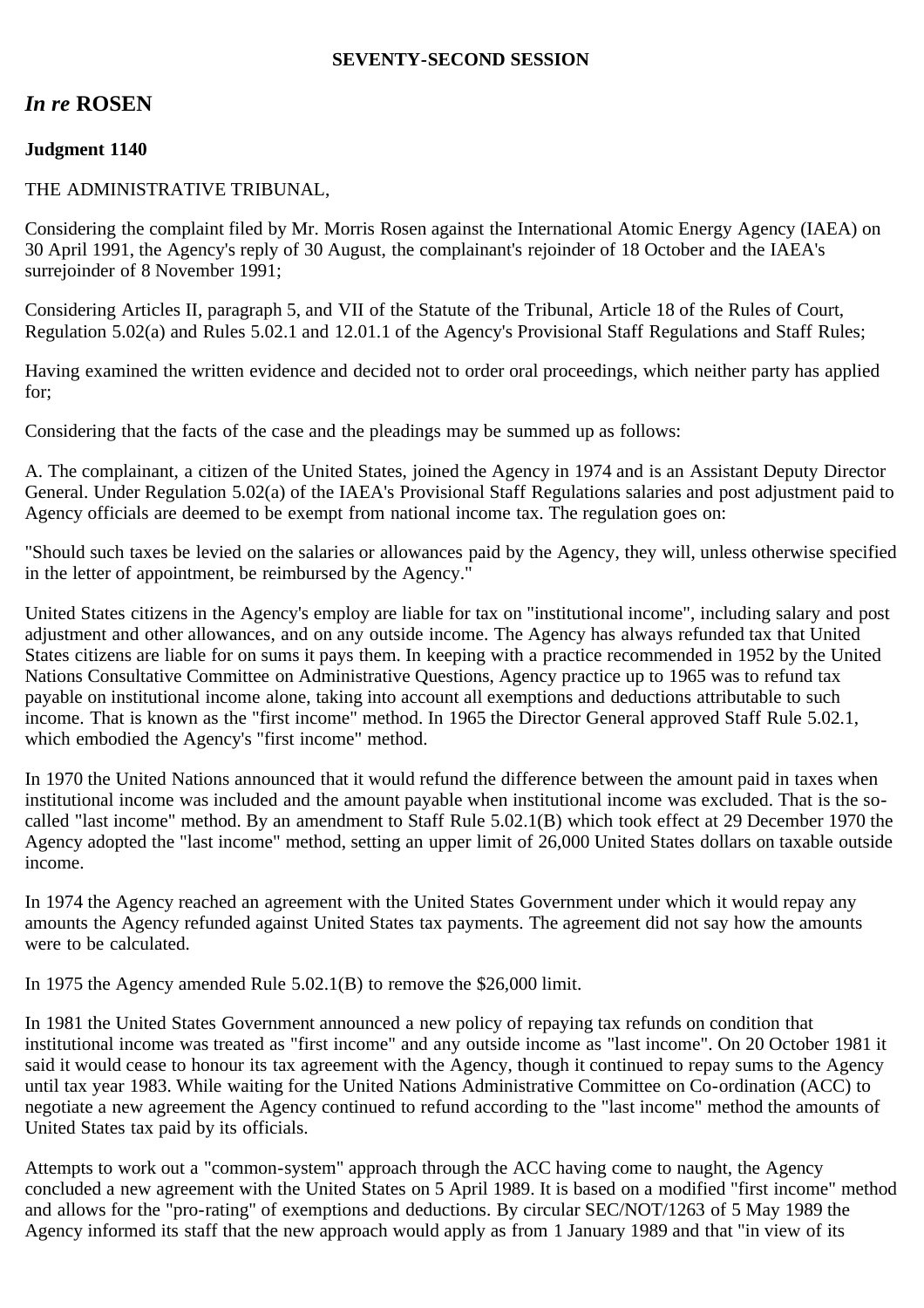limited applicability to US taxpayers" the repeal of Rule 5.02.1(B) did not entail adopting any new rule. There followed correspondence between the complainant and the Deputy Director General in charge of Administration (DDG/AD) in which the former criticised and the latter defended the new system. On 9 April 1990 the complainant told the Deputy Director General that he intended to appeal against "the change in the long standing approach to tax exemption". By a minute of 3 May 1990 the Deputy Director General referred him to the provisions on appeal in the Staff Regulations and Staff Rules.

By a memorandum of 12 June 1990 to the Director General the complainant appealed against the changes in Agency policy announced in SEC/NOT/1263, but said that he would await the outcome of his appeal before applying for refund of the Agency's share of his income tax for 1989. The acting Director General rejected his appeal on 12 July. On 26 July he appealed to the Joint Appeals Committee and on 6 August applied to the Director General for leave to go directly to the Tribunal. The acting Director General granted him such leave on 8 August 1990.

By a memorandum of 2 January 1991 to the Division of Budget and Finance he applied for the refund of the United States tax levied on his Agency income for 1989. A routing slip dated 24 January from the Division told him of the reckoning of the Agency's share of the amount according to the "first income" method. On 26 February he appealed to the Director General against the decision to make the reckoning according to the new method. By a memorandum of 26 March, the decision under challenge, the Director General rejected his appeal. On 18 April he asked the Director General to waive the Joint Appeals Committee's jurisdiction and on 19 April 1991 the Director General did so.

B. The complainant submits that the Agency's new tax reimbursement procedure is discriminatory. He has four main pleas.

He contends, first, that the procedure is in breach of his contract under which emoluments are deemed exempt from national tax. By putting institutional income first the Agency has allowed an increase in a staff member's tax liability for non-Agency income. The "last income" method in Rule 5.02.1(B) having been deleted, the new method has been left to contractual arrangements, and how they affect staff depends on nationality.

His second plea is that the new approach breaks with the common system. The "last income" method, which is fairer, holds good at the United Nations and the United Nations Industrial Development Organization (UNIDO) and has the support of the ACC.

His third point is that the Agency made the new method retroactive: it told staff of the change on 5 May 1989 but applied it as from 1 January 1989.

Lastly, he submits that the Agency has given in to pressure from the United States Government. The "first income" method requires much smaller repayments from the United States, and the Agency has taken other measures to settle conflict over the "large, and so far unpaid, tax reimbursement obligation by the US Government to the Agency".

He asks the Tribunal to order the IAEA to go back to the "last income" method of reckoning the refund to staff of United States income tax.

C. In its reply the Agency submits that the complaint is time-barred. First, there being written evidence to show that the complainant had notice of the new method by 18 May 1989, he had until 18 July 1989 to appeal to the Director General under Rule 12.01.1(D)(1). He failed to appeal in time. Secondly, after his unsuccessful appeal of 12 June 1990 to the Director General against the change in method he applied for and on 8 August 1990 got leave to go straight to the Tribunal. Even supposing he had duly exhausted the internal remedies Article VII(2) of the Statute required him to file a complaint by 6 November 1990. In order to get round the time limit he has challenged a decision which he wilfully delayed by failing to submit in 1990 a copy of his 1989 reimbursement claim. In any event he had all the material facts and arguments at his disposal when he first sought to appeal in June 1990.

On the merits the IAEA submits that the Director General may adopt new methods and that the new rule squares with the complainant's contract and Regulation 5.02(a). Besides, it is fairer than the "last income" method since it relieves the Agency of taking on a greater share of the tax burden of officials with higher outside income. There is no "common-system" approach to tax refund: organisations apply either the "first income" method, with or without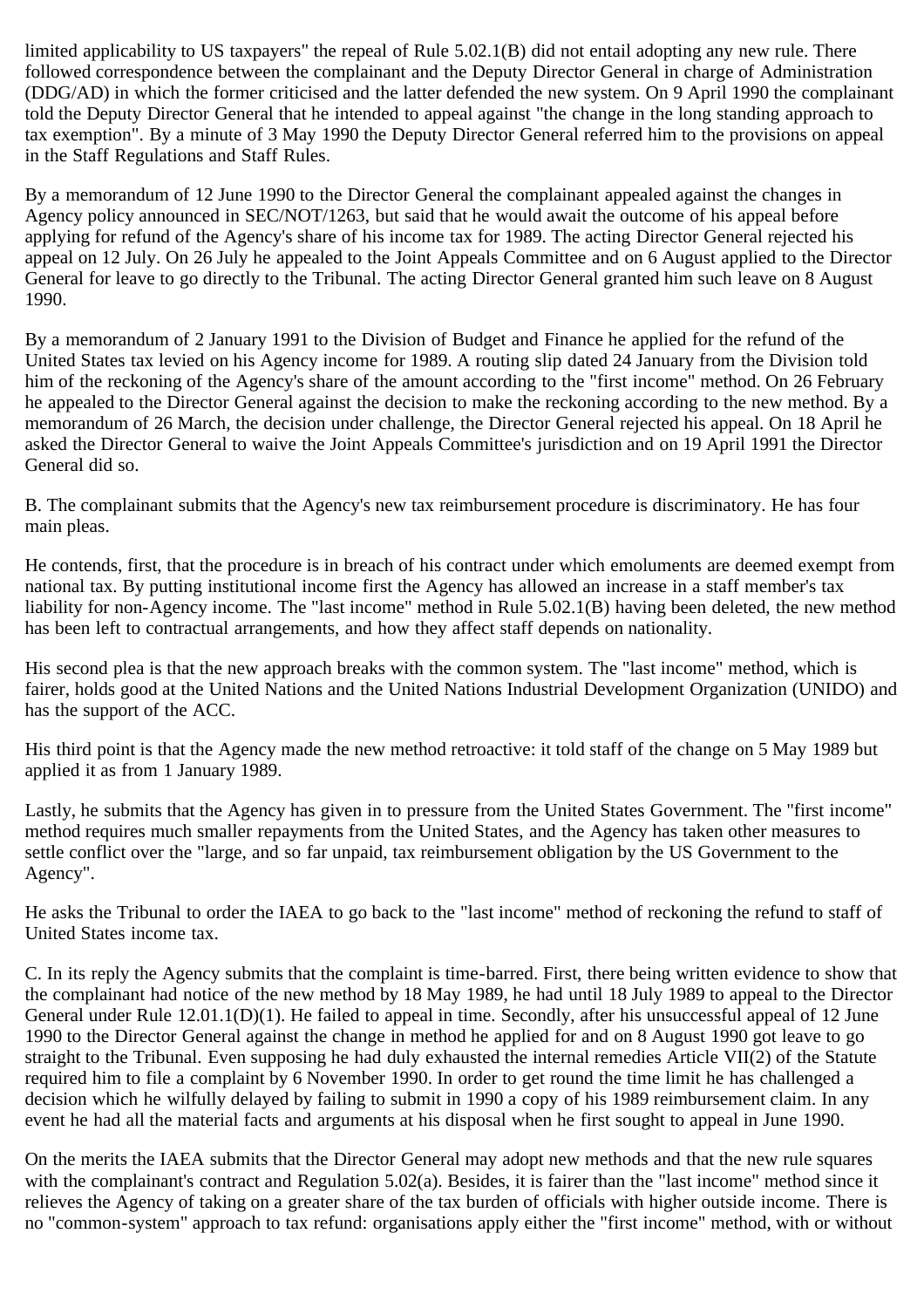pro-rata sharing of exemptions and deductions, or the "last income" one. The Agency did not apply retroactively the method it announced on 5 May 1989: it could not take action on tax year 1989 until tax returns and final reimbursement claims for that year had been filed, and that was a year later. Although it does make advances to staff members required to pre-pay tax estimates, it never makes final settlements until the tax year is over.

D. In his rejoinder the complainant answers the Agency's objections to receivability. If the Agency regarded his appeal as time-barred it ought to have warned him since he had made clear from the outset his intention of challenging the measure.

As to the merits he submits that the Agency's reply is incomplete and misleading. He maintains that he had a right to equal treatment in respect of pay, whatever the United States Government might decide to do about tax refund: the Agency's yielding to pressure from the Government means that the United States citizens it employs are treated differently from all other international civil servants in Vienna and most officials at other duty stations.

E. In its surrejoinder the Agency develops its two main objections to the receivability of the complaint and its contention that the change in method was neither in breach of the complainant's terms of appointment nor retroactive.

# CONSIDERATIONS:

1. As in other intergovernmental organisations, salaries paid by the International Atomic Energy Agency are deemed to be exempt from income tax. The Provisional Staff Regulations and Staff Rules stipulate that any such taxes that are levied shall be refunded by the Agency unless the employee's letter of appointment states otherwise.

2. The United States recognises no exemption from income tax for its citizens, and so the Agency has from the outset refunded to staff any income tax levied by the United States. At first its practice was to refund tax payable on Agency earnings alone, taking into account all exemptions and deductions attributable to such income. That is known as the "first income" method, and in 1965 the Agency introduced a rule - Rule 5.02.1(B) - providing for refund according to that method.

3. In 1970 the United Nations broke away from the "first income" method and decided to refund the difference between the total tax payable on income including United Nations earnings and the total tax payable on income excluding such earnings. That is the "last income" method. In December 1970 the Agency amended Rule 5.02.1(B) to incorporate the "last income" method, setting a maximum limit of 26,000 United States dollars on taxable outside income.

4. Up to 1974 the Agency paid refunds out of its regular budget. In that year the United States agreed to repay to the Agency any sums it had paid to its staff in reimbursement of United States tax. In 1975 the Agency removed the limit of \$26,000.

5. The United States unilaterally terminated in 1981 that agreement on repayment and did not conclude a new one until 5 April 1989. It was based on a modified "first income" method and took effect from 1 January 1989. The new method was notified to the staff by a circular, SEC/NOT/1263, of 5 May 1989.

6. From 11 October 1989 until 19 February 1990 there was correspondence between the complainant and the Deputy Director General in charge of Administration (DDG/AD) in which the complainant criticised the new method and the Deputy Director General gave him explanations.

7. On 9 April 1990 he again wrote to the Deputy Director General stating:

"As to the new methodology effective for tax year 1989, I will appeal in accordance with Agency procedures the change in the long-standing approach to tax exemption. Pending a final resolution, I will not request any reimbursement from the Agency of my tax liability for 1989."

In a reply of 3 May 1990 the Deputy Director General noted his intention of appealing with respect to tax year 1989 and referred him to the appropriate Provisional Staff Regulations and Staff Rules on the appeals procedure.

8. On 12 June 1990 the complainant appealed to the Director General stating: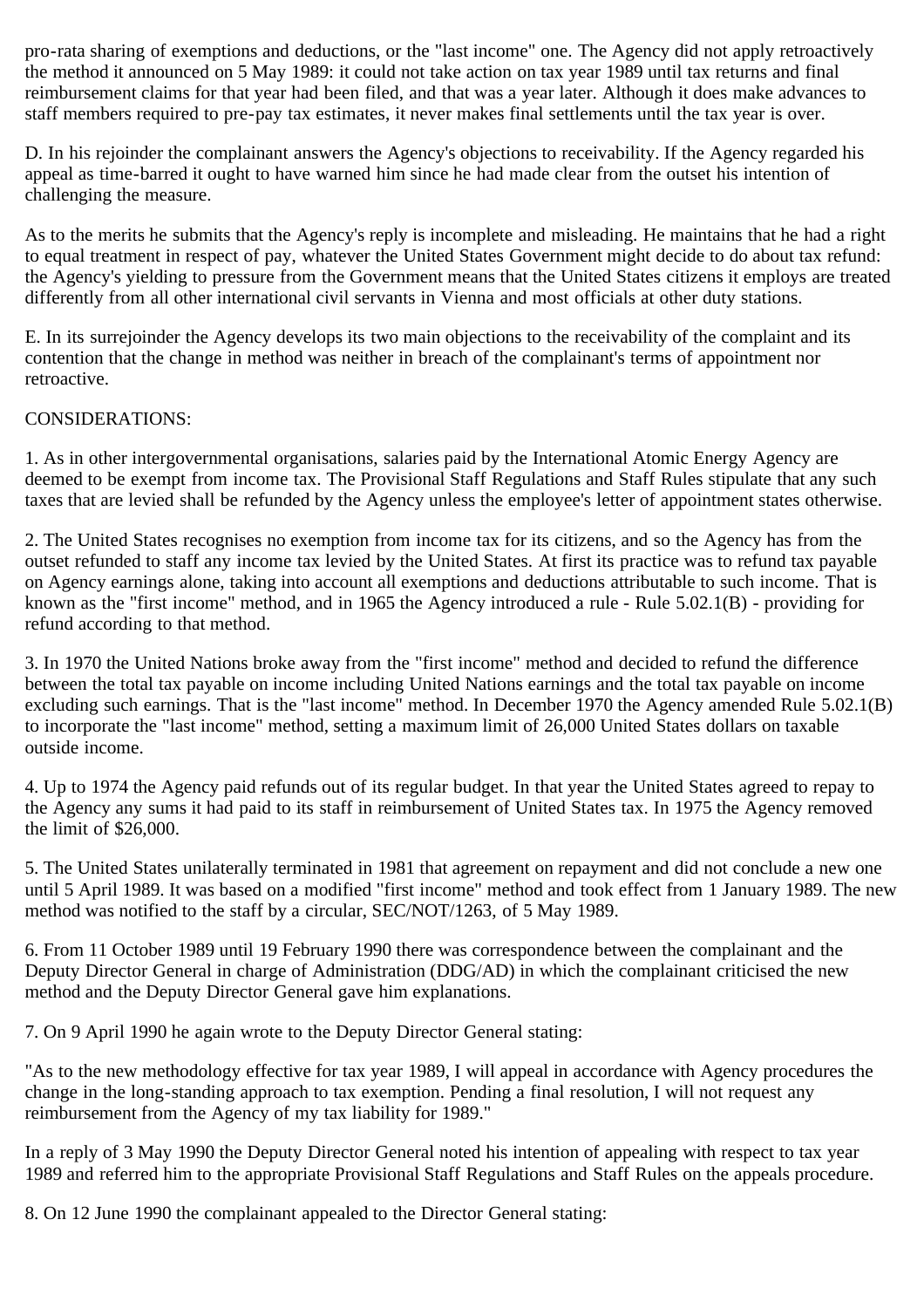"I wish to appeal against the change in the long standing approach to tax exemption and reimbursement of US tax payments as spelled out in SEC/NOT/1263 dated 1989/05/05. As stated in my [inter-office memorandum] to DDG-AD dated 1990/04/09 pending a final resolution of this appeal, reimbursement for the Agency portion of my 1989 US tax which was required to be filed by 16 April 1990, has not been requested."

He put forward the same arguments in his appeal as in this complaint.

9. The acting Director General turned down his appeal on 12 July 1990 and he appealed to the Joint Appeals Committee on 26 July. He did not pursue this appeal but wrote asking the Director General to waive the Committee's jurisdiction so that he might appeal directly to the Tribunal. He was granted waiver on 8 August but failed to prosecute the matter by filing a complaint with the Tribunal within the time limit in Article VII(2) of its Statute.

10. On 2 January 1991 he applied to the Agency for refund of the United States tax he had paid for 1989 and was given the reckoning of his entitlement. On 26 February he appealed against the decision to reckon the sum by the new method. The Director General rejected his appeal on 26 March 1991, and that is the decision he is now impugning.

11. He again applied to the Director General for waiver of the jurisdiction of the Joint Appeals Committee so that he might appeal directly to the Tribunal. Waiver having been granted on 19 April, he has pursued the matter by lodging this complaint.

12. The Agency submits that his complaint is time-barred, first, because he should have appealed against the change in method within two months of the date of notification to him of SEC/NOT/1263, i.e. by 18 July 1989 at the latest; secondly, because after the Director General's rejection of his appeal of 12 June 1990 against the change in method he failed to make the further direct appeal to the Tribunal.

13. The complainant contests, first, the Agency's right to object to receivability on the grounds that it agreed on 19 April 1991 to his lodging a complaint when it waived the Joint Appeals Committee's jurisdiction. He submits that it should have warned him at the time. Secondly, he observes that his failure to prosecute his earlier appeal and to meet the deadline for filing a complaint was due to his heavy workload. Thirdly, he points out the Agency's delay in filing its reply to his complaint.

14. The answer to his first argument is that the Agency's consent to letting him go straight to the Tribunal may not be construed as waiver of any objections or pleas it was entitled to put forward in its reply.

Secondly, the time limit for filing a complaint must be strictly respected and may be waived neither by the parties nor by the Tribunal: a heavy workload affords no valid excuse for failing to meet it. Since the complainant failed to lodge a timely complaint with the Tribunal in 1990 his claim became time-barred. He may not artificially extend the time limit for appeal against the new method by bringing a new appeal on exactly the same issue.

Thirdly, as to the alleged delay on the Agency's part in entering its reply, the extensions of time limits granted to both parties for filing pleadings were duly allowed in accordance with Article 18 of the Rules of Court.

15. The complaint fails because it is irreceivable. Since the Agency's second objection to receivability is upheld it is not necessary to entertain the first one stated in 12 above, nor, for that matter, the parties' pleas on the merits.

#### DECISION:

For the above reasons,

The complaint is dismissed.

In witness of this judgment Mr. Jacques Ducoux, President of the Tribunal, Miss Mella Carroll, Judge, and the Right Honourable Sir William Douglas, Deputy Judge, sign below, as do I, Allan Gardner, Registrar.

Delivered in public in Geneva on 29 January 1992.

Jacques Ducoux